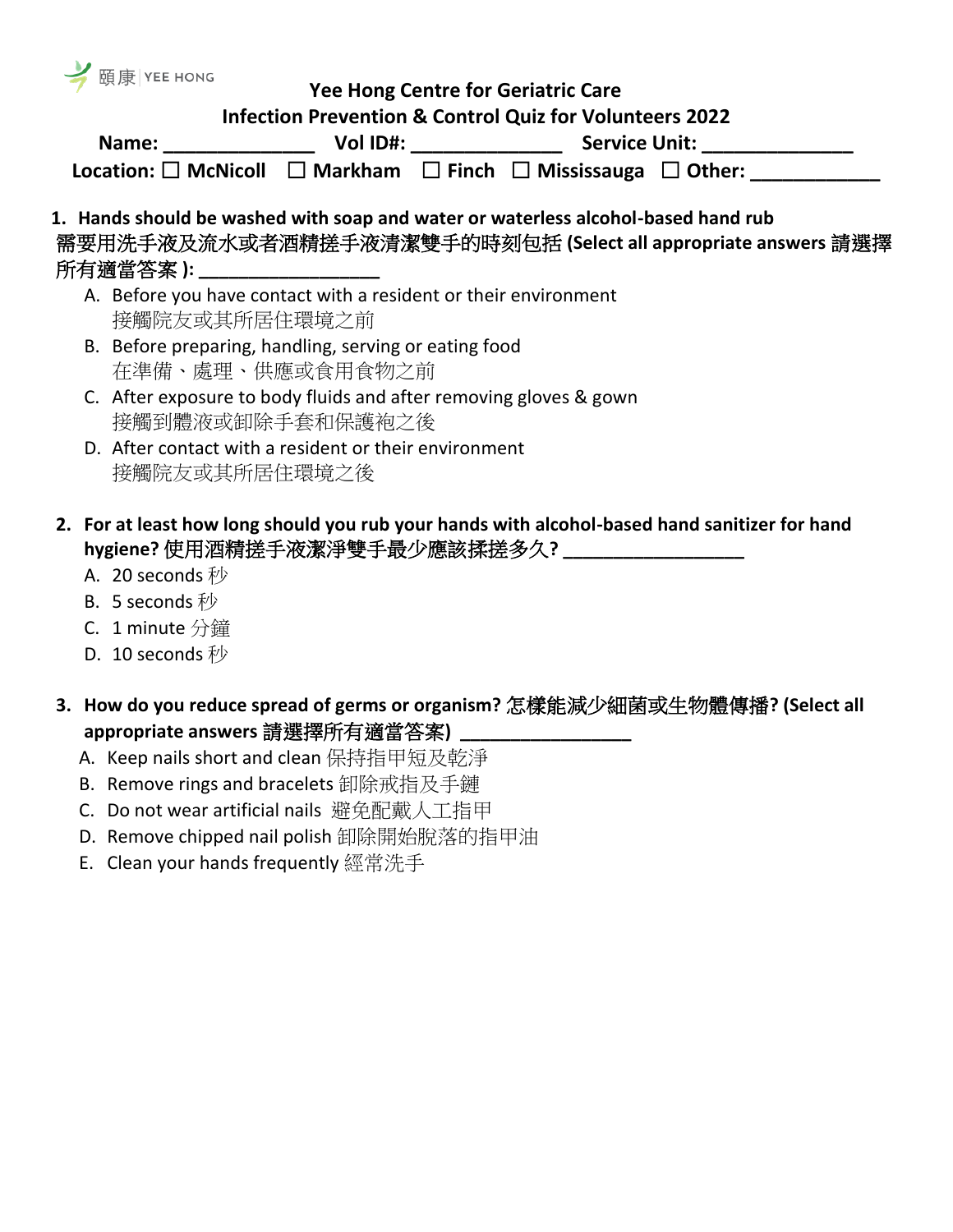

## **Yee Hong Centre for Geriatric Care**

**Infection Prevention & Control Quiz for Volunteers 2022**

**Name: \_\_\_\_\_\_\_\_\_\_\_\_\_\_ Vol ID#: \_\_\_\_\_\_\_\_\_\_\_\_\_\_** 

- **4. How to clean your hands?** 如何清潔雙手**? (Select all appropriate answers** 請選擇所有適當答 案**) \_\_\_\_\_\_\_\_\_\_\_\_\_\_\_\_\_\_**
	- A. Rub all parts of the hands with an alcohol-based hand rub 用酒精搓手液揉搓雙手所有部分
	- B. Wet and rub all parts of the hands with soap, and rinse with running water 沾濕並用洗手液揉搓雙手的所有部分,然後用流水沖洗
	- C. Turn off the water tap with your bare hands after cleaning 洗手後用乾淨手關閉水龍頭
	- D. Open the washroom door with your bare hands after cleaning 洗手後用乾淨手開門
- **5. What is the correct sequence for putting on Personal Protective Equipment (PPE)?** 以下哪一個 是穿著個人防護裝備的正確次序?
	- A. Gown => mask => gloves => goggles or face shield 保護袍 =>口罩 =>手套 => 眼罩或面罩
	- B. Mask => gown =>goggles or face shield => gloves 口罩=>保護袍=>眼罩或面罩=>手套
	- C. Hand hygiene => mask => goggles or face shield => gloves => gown 清潔雙手=>口罩=>眼罩或面罩=>手套=>保護袍
	- D. Hand hygiene => gown => mask => goggles or face shield => gloves 清潔雙手=>保護袍=>口罩=>眼罩或面罩=>手套

## **6. What is the correct sequence for removing Personal Protective Equipment (PPE)?** 以下哪一個是 卸除個人保護衣物的正確次序**? \_\_\_\_\_\_\_\_\_\_\_\_\_\_\_\_\_\_**

- A. Gloves => gown => goggles or face shield => mask => hand hygiene 手套=>保護袍=>眼罩或面罩=>口罩=>清潔雙手
- B. Gown => gloves => goggles or face shield => hand hygiene => mask => hand hygiene 保護袍=>手套=>眼罩或面罩=>清潔雙手=>口罩=>清潔雙手
- C. Gloves => gown => hand hygiene => goggles or face shield => mask => hand hygiene 手套=>保護袍=>清潔雙手=>眼罩或面罩=>口罩=>清潔雙手
- D. Gown => gloves => hand hygiene => goggles or face shield => mask => hand hygiene 保護袍=>手套=>清潔雙手=>眼罩或面罩=>口罩=>清潔雙手